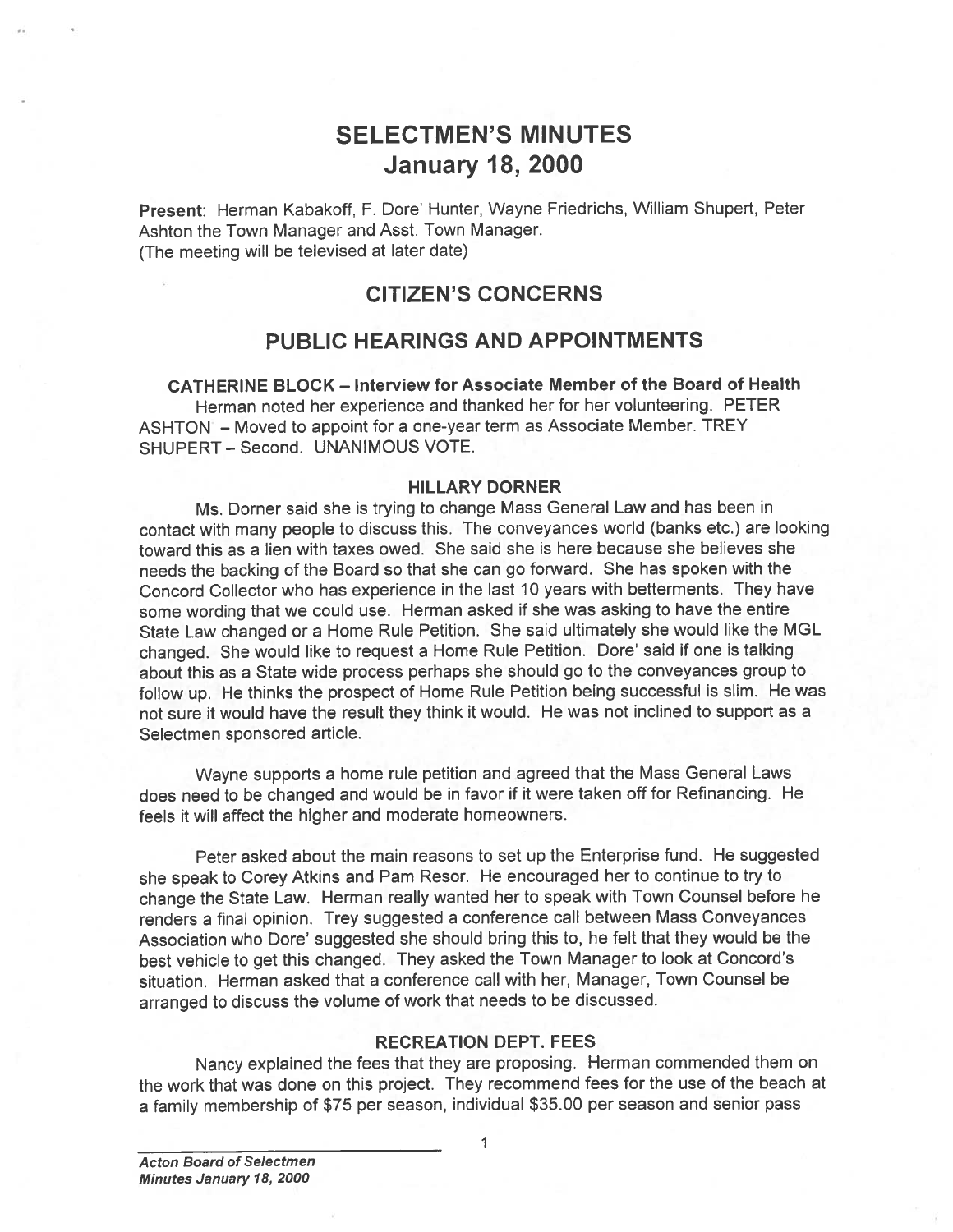\$25.00 pe<sup>t</sup> person per season, daily rate for residents of \$5.00, non-resident family pass 125.00 per season. They feel the total direct cost of running the facility to be \$70,000. Wayne asked about the numbers in the memo. Nancy spoke about the number of memberships and she said she would have to sell <sup>800</sup> family memberships in the first year, she was not sure it was really possible. Herman stated again that the fees should be zero and feels we should not charge for capital expenditures.

Wayne suggested gues<sup>t</sup> passes be available with season resident passes. Peter wanted to see the fees lower and if we have more than we thought we would ge<sup>t</sup> we give back to citizens. Wayne sees all services coming from user fees or tax base. He supports the user fee concept. He will suppor<sup>t</sup> the motion. Trey asked about Acton residents that cannot afford, would we provide an opportunity for them to use it. He too supports Dore's motion. Hillary Donner spoke about those not able to use it. She said the park is for community closeness. She felt that we would have two groups if fees were charged, the have nots and the haves. Greg Catalano spoke about monitoring issues and how do we handle this. He felt that the user fees were reasonable and felt we could lower it each year but in the beginning we should try to raise the \$70,000 without excluding any one.

Dare' reminded the Board that we presented this to Town meeting with <sup>a</sup> user fee.

DORE' HUNTER- Moved to establish beach fees at Nara for the season 2000 at \$75.00 per family per season, \$35.00 per season, individual \$5.00 per day. PETER ASHTON — Second. 4-1 Herman No, Motion Passes.

After more discussion Dore' offered another motion. DORE' HUNTER- Moved that the First season (2000) we offer non-residents admission at \$10.00 Per individual per visit with the ability to shut down if beach is too crowded. WAYNE FRIEDRICHS — Second. 4- 1 Herman No, Motion Passes.

## SELECTMEN'S BUSINESS

ZONING ARTICLES- Wayne Friedrichs spoke about the EDO articles and the number of articles and volume of them. They would like to address the EDO articles this year. He felt that they could hold others until later. Herman asked if they should be included, handled by them being imbedded in the Annual and/or <sup>a</sup> Fall town meeting with just zoning. Dore' said most should go off to Fall and had no problem with EDO as it stands on its own. The bulk of the zoning needs discussion. He said that it lends itself to <sup>a</sup> long presentation and may be better to discuss in whole. He does not think this should happen at the Annual. He thinks we need to have <sup>a</sup> substantial ongoing dialogue. He felt we could hand out info at the Spring Town Meeting and hold more meetings before the meeting. Lauren Rosenzweig said that they have not been discussed with the Planning Board. Peter spoke about the articles 1-9 and to hold off with exception of EDIO, which were not included. He feels some of the articles will have <sup>a</sup> redundant affect. He wanted the Planning Board to come to us to help us decide which ones we act on now and which we move out to <sup>a</sup> later date. Peter felt the recodification process should be looked at. Ann Ohang felt they should have the special before the Annual because of the changes to tax assessments. Herman said we could hope to come to final recommendations at the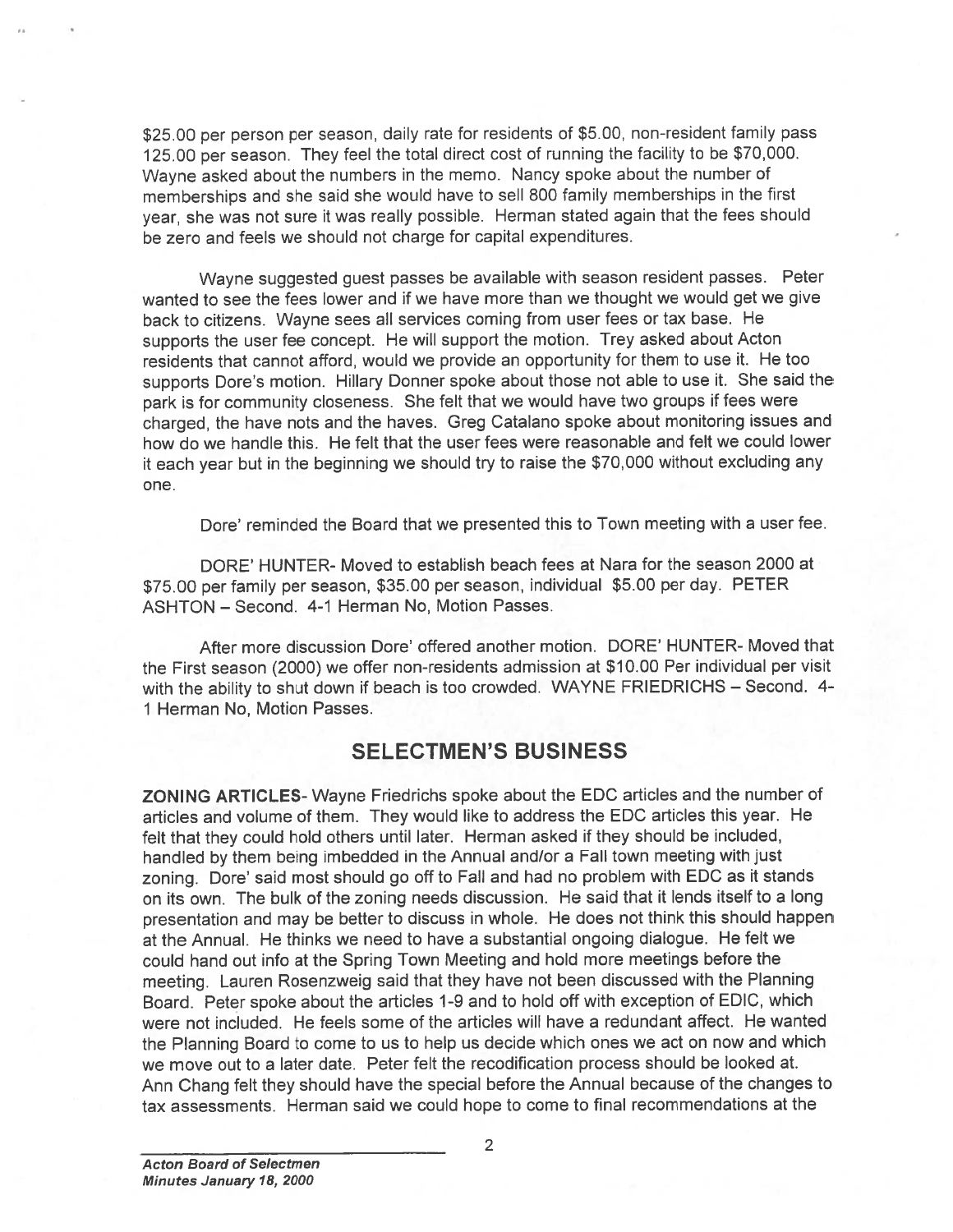next meeting.

### BUDGET DISCUSSION

Town Hall lighting — Don suggested we stay at the \$10,000 not the \$35,000. The \$10,000 represents <sup>3</sup> lights. Peter mentioned the responses police <sup>p</sup>hone system and fire doors. He feels we are over budgeting on electricity and under on gas. He still felt we should try to ge<sup>t</sup> GUI and asked for update on NESWC

Dore' is satisfied with Police.

Trey and Wayne did not have any concerns at this time. Peter noted he had sent email complementing staff and Herman on the meeting on Saturday.

Town Manager's review- Wayne will have it at the next meeting.

OTHER- Side walk at Concord Road. Town Manager to draft letter explaining the delay and making the point our NARNNorth Briar decision is not presenting significant delays. Wayne felt we should have <sup>g</sup>iven it to TAC. PETER ASHTON — Moved to have the (Town Manager draft letter) WAYNE FREIDRICHS - Second - UNANIMOUS VOTE

Demographic Study — Peter found it is <sup>a</sup> fantastic review and very interested in what he had found, but not surprised.

Dore' announced that he had attended an event at Boston College and now has three Ph.D. Children.

League of Women Voter's forum conflicts with ALG.

Wayne announced that he would not run for reelection. He wishes to stay with EDC.

Parking lot letter resident complaint, Herman would like this letter answered.

Skate Park update —Don has reservations about how visible it is from the Fire Station and it is not an easy location as first thought for the firefighters to monitor from Fire Station.

## CONSENT AGENDA

DORE' HUNTER - Moved to approve — WAYNE FRIEDRICHS - Second —UNANIMOUS VOTE.

### EXECUTIVE SESSION

Peter moved to go into Executive session to discuss negotiation and litigation. The board will come out to adjourn into the regular session. All AYES

3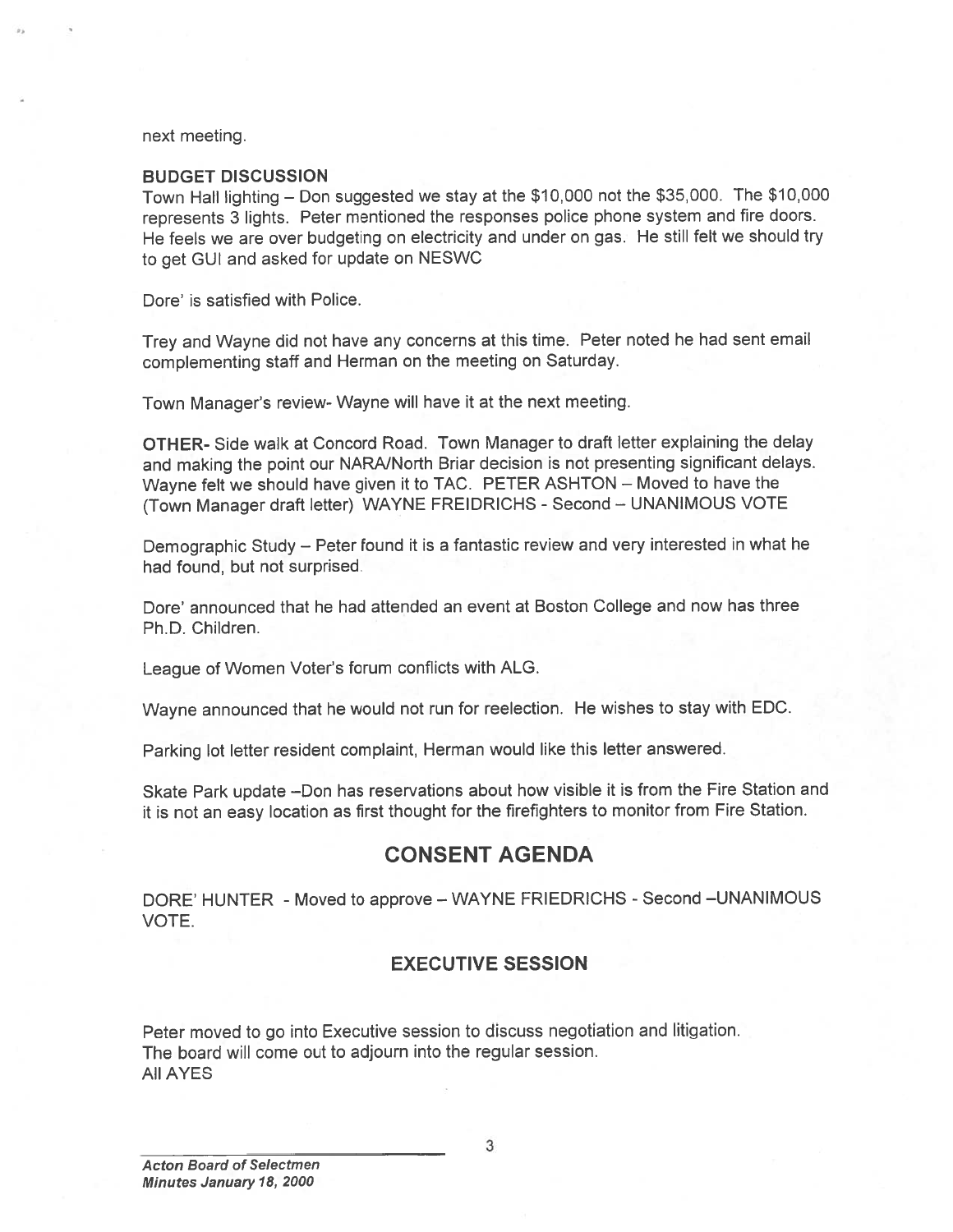# TOWN MANAGER'S REPORT

Don updated the Board on the sprinkler head freezing in the upstairs room of the library. The damage was minimal and has been cleaned up.

 $-60$ **Clerk**  $\geq$ / $\sqrt{C}/\sqrt{C}$ 

Christine Joyce  $\left(\begin{smallmatrix} \cdot & \cdot \cdot \\ \cdot & \cdot & \cdot \end{smallmatrix}\right)$ 

Date

Acton Board of Selectmen Minutes January 18, 2000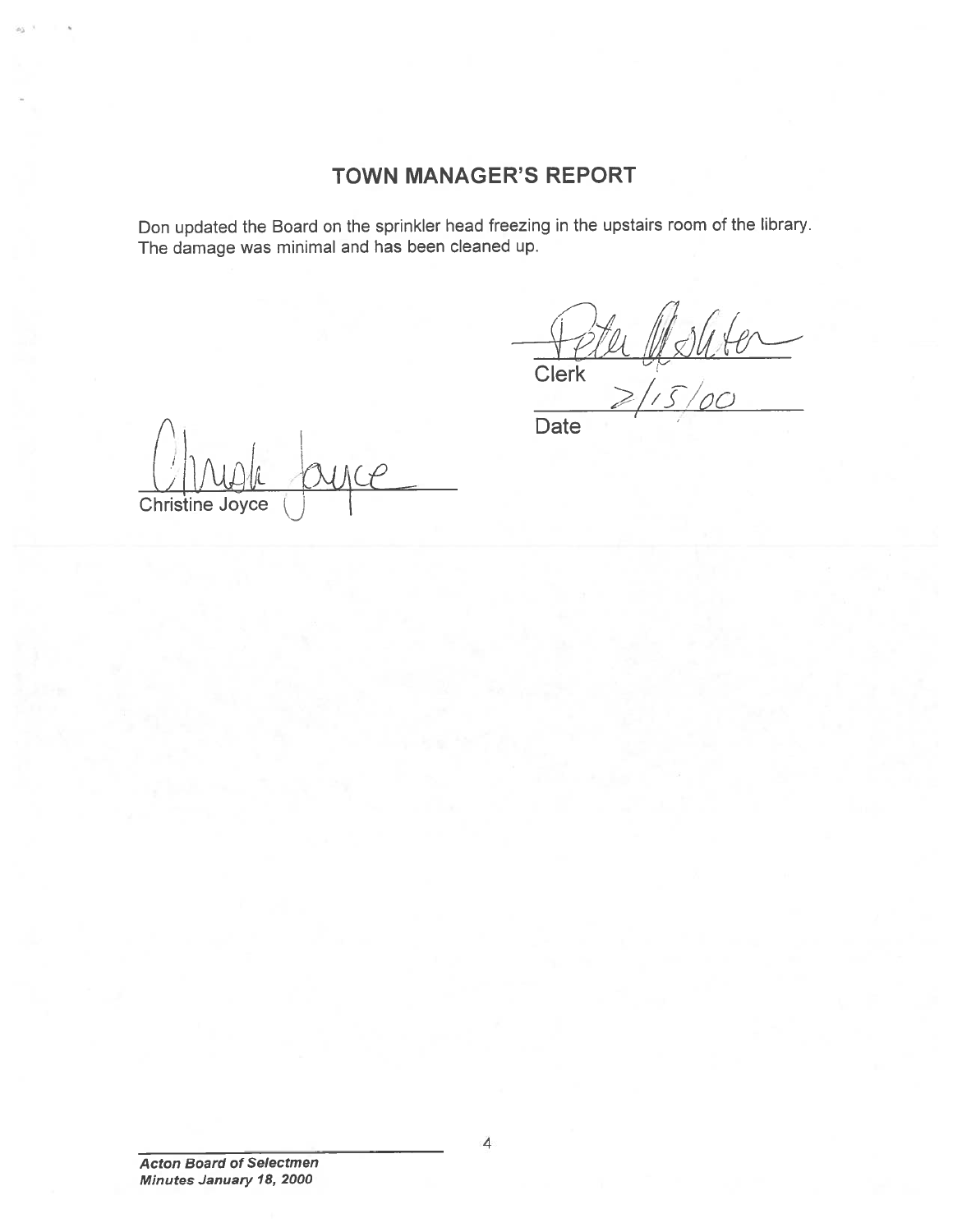January 14, 2000

TO: Board of Selectmen

FROM: Herman Kabakoff, Chairman

SUBJECT: Selectmen's Report

# AGENDA JANUARY 18, 2000 6:45 P.M. - Room 204

# 6:45 Executive Session. Will adjourn to regular meeting at 7:30 P.M.

I. CITIZEN'S CONCERNS

# II. PUBLIC HEARINGS & APPOINTMENTS

1. 7:33 CATHERINE BLOCK — Interview, Associate Member of Board of Health.

2. 7:40 HILLERY DORNER — Ms. Dorner will address the Board concerning the attached correspondence.

3. 7:50 RECREATION DEPARTMENT FEES — The Recreation Department will be in to discuss Beach Fees recommended by the Recreation Commission.

# ill. SELECTMEN'S BUSINESS

4. ZONING ARTICLES — Board discussion of propose<sup>d</sup> Zoning Articles for Annual Town Meeting.

5. BUDGET DISCUSSION — Further Board discussion of FY2000 Budget.

6. TOWN MANAGER REVIEW — Selectman Friedrichs will address the Board regarding his review of the Town Manager for FY99.

7. OTHER BUSINESS

## IV. CONSENT AGENDA

8. ACCEPT MINUTES -- Enclosed please find the Minutes of December 21, 1999 for Board acceptance.

9. STREET ACCEPTANCES, APRIL TOWN MEETING — Staff will have the Street Acceptance documentation available Tuesday evening. This requires the Board's signature to begin the process of acceptance at the April Town Meeting.